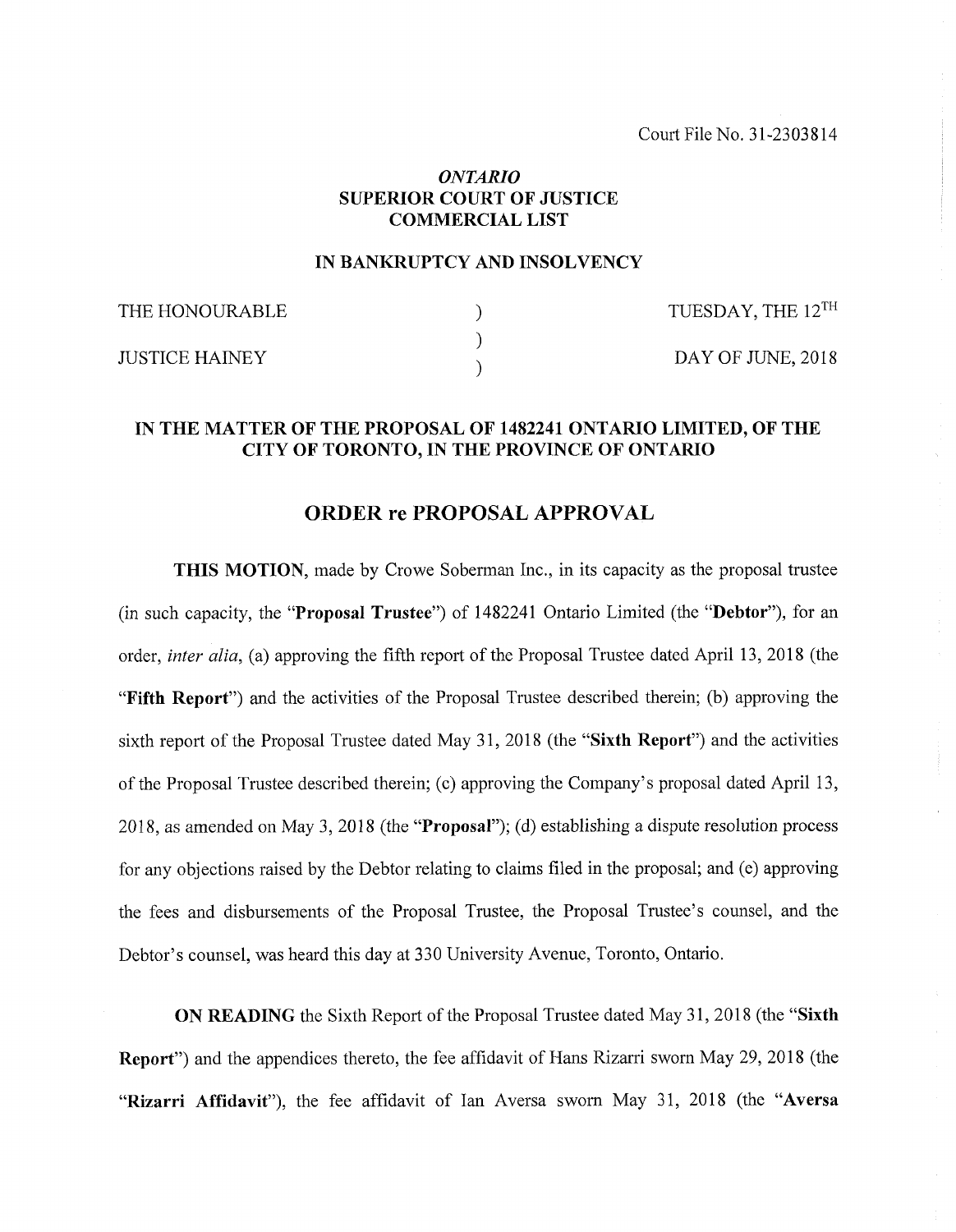**Affidavit"),** and the affidavit of Alain Checroune sworn June 8, 2018, and on hearing the submissions of counsel for the Proposal Trustee, counsel for the Debtor and such other counsel as were present, no one appearing for any other person on the service list, although properly served as appears from the affidavit of service of Miranda Spence sworn June 1, 2018, filed,

1. **THIS COURT ORDERS** that the time for service of the notice of motion and the motion record is hereby abridged and validated so that this motion is properly returnable today and hereby dispenses with further service thereof.

2. **THIS COURT ORDERS** that the Fifth Report and the activities of the Proposal Trustee described therein be and are hereby approved.

3. **THIS COURT ORDERS** that the Sixth Report and the activities ofthe Proposal Trustee described therein be and are hereby approved.

4. **THIS COURT ORDERS** that the Amended Proposal be and is hereby approved.

5. **THIS COURT ORDERS** that any objections raised by the Company to claims filed by creditors shall be addressed as follows:

- (a) the Proposal Trustee will make an initial determination as to whether a claim ought to be admitted or disallowed, and will advise the Company of its determination in this regard;
- (b) the Company will communicate any objection to the admitted claims to the Proposal Trustee, in writing, including the basis for the objection, within seven days of the issuance of the Proposal Trustee's decision in paragraph (a) above;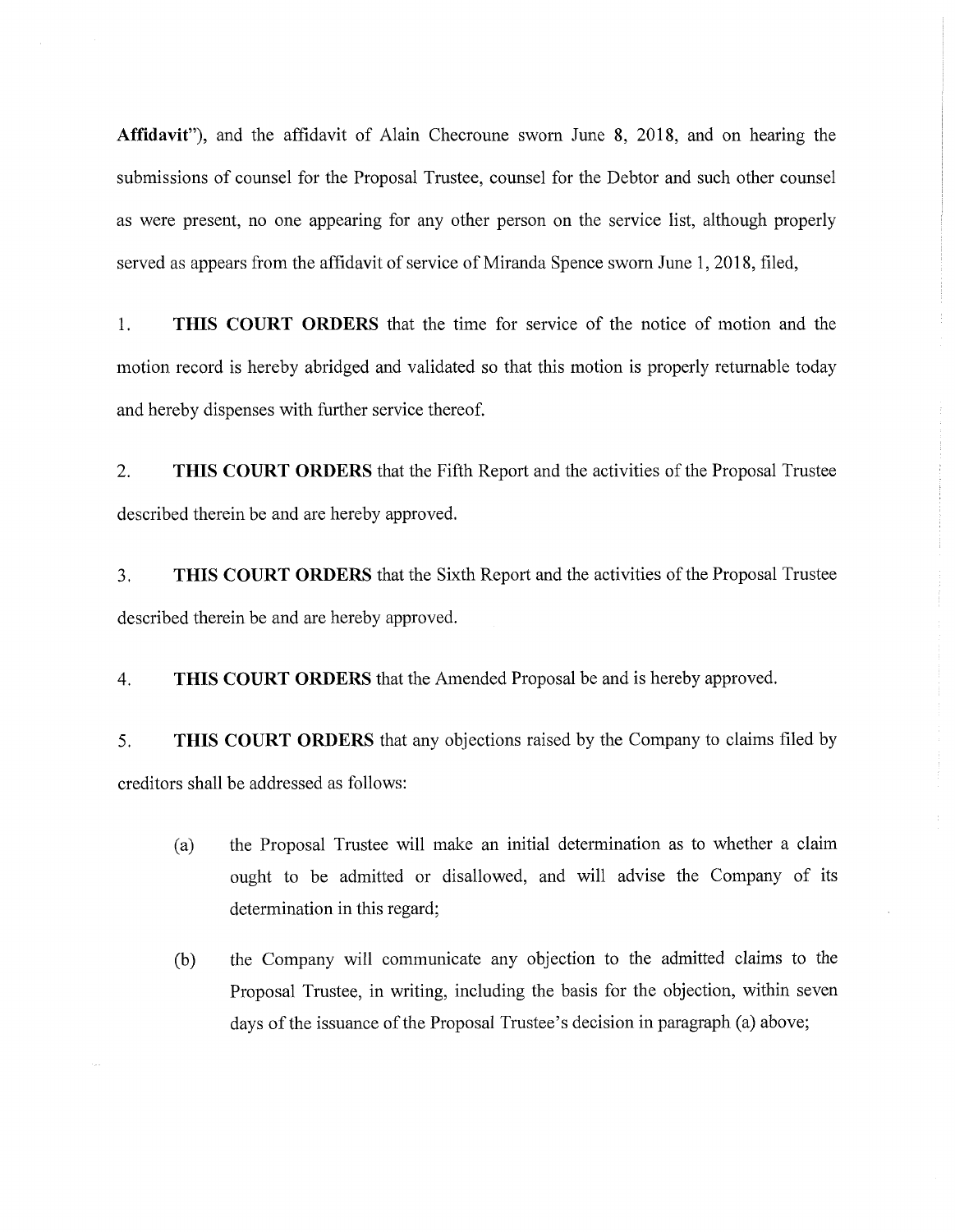- (c) the Proposal Trustee will consider the objection raised by the Company, and will advise the Company and the relevant creditor of its determination of the claim having regard for the Company's objection;
- (d) if the Proposal Trustee admits a claim after having reviewed the Company's objection, the Company may seek to have its objection adjudicated on motion to the Court upon posting, with counsel for the Proposal Trustee, security for costs sufficient to cover the relevant-creditor's substantial indemnity costs associated with the objection proceeding; and
- (e) the Proposal Trustee will work with the Company to schedule any objection motions, with the goal of minimizing the number of Court attendances required to address any such motions.

6. **THIS COURT ORDERS** that the fees and disbursements of the Proposal Trustee as described in the Sixth Report and as set out in the Rizarri Affidavit, be and are hereby approved, and the Proposal Trustee is hereby authorized to pay such fees from the Sale Proceeds.

7. **THIS COURT ORDERS** that the fees and disbursements of the Proposal Trustee's counsel as described in the Sixth Report and as set out in the Aversa Affidavit, be and are hereby approved, and the Proposal Trustee is hereby authorized to pay such fees from the Sale Proceeds.

8. **THIS COURT ORDERS** that the fees and disbursements of the Debtor's counsel in the sum of \$75,562.61, be and are hereby approved, and the Proposal Trustee is hereby authorized to pay such fees from the Sale Proceeds.

Hawie